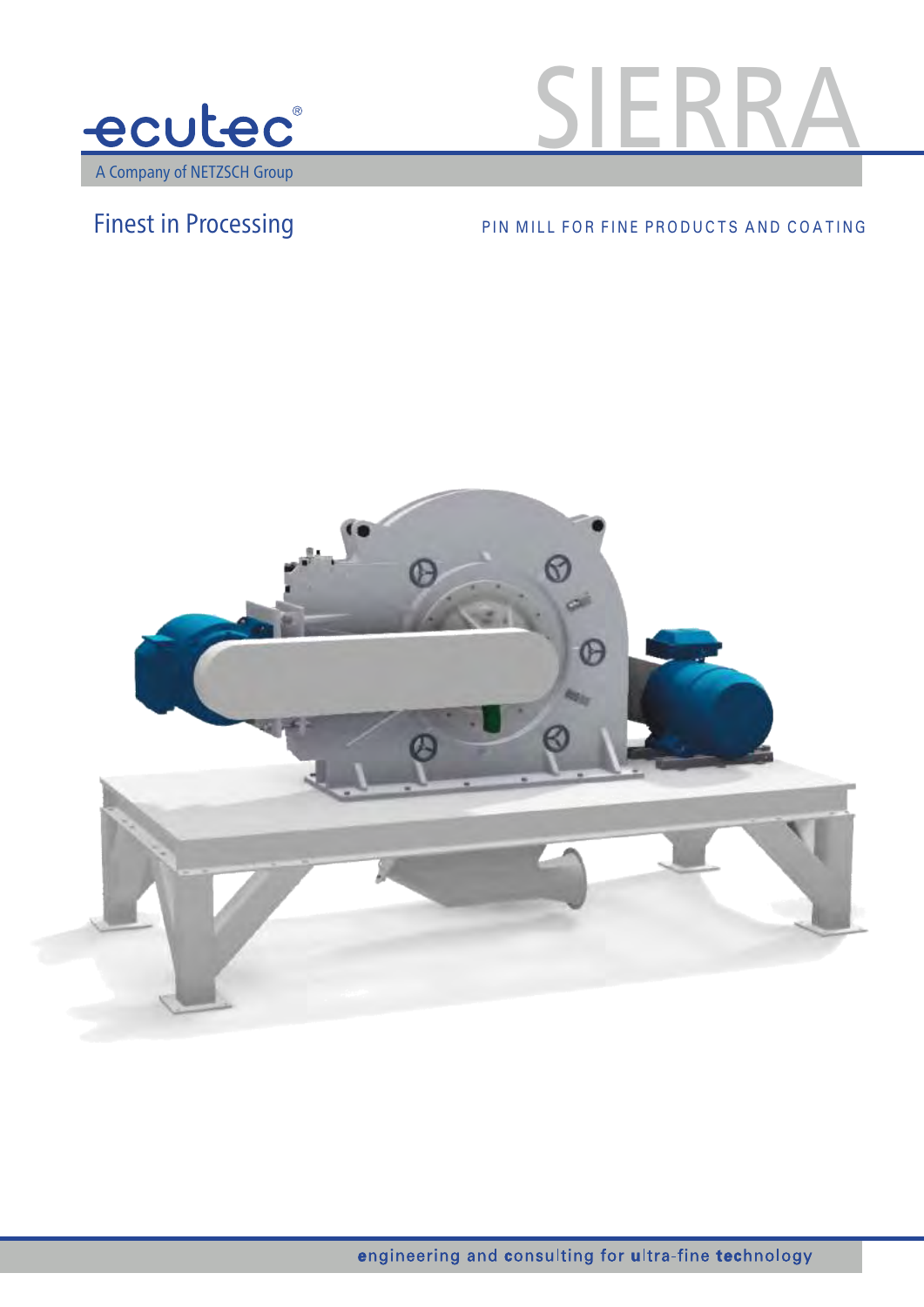ECUTEC´s **SIERRA** Pin Mills have been developed for grinding soft and medium-hard products and for surface coating of fillers With contra-rotating pin discs the resultant tip speed is over 200 m/s which enables the grinding of soft to medium hard minerals to a high fineness. Independent control of the speed and direction of rotation of the pin disc drives give a high degree of flexibility. An airflow through the mill assists the grinding, enables the control of product temperature and provides a medium for pneumatic transfer of the product.

As standard, the mill body is a robust, welded mild steel construction. Where necessary, the **SIERRA** pin mill can also be offered in stainlesssteel construction. Access on the **SIERRA** mill is excellent and pin replacement is an easy operation.

The **SIERRA** mill also represents an economical and highly efficient method of coating ultra-fine fillers with stearic acid.

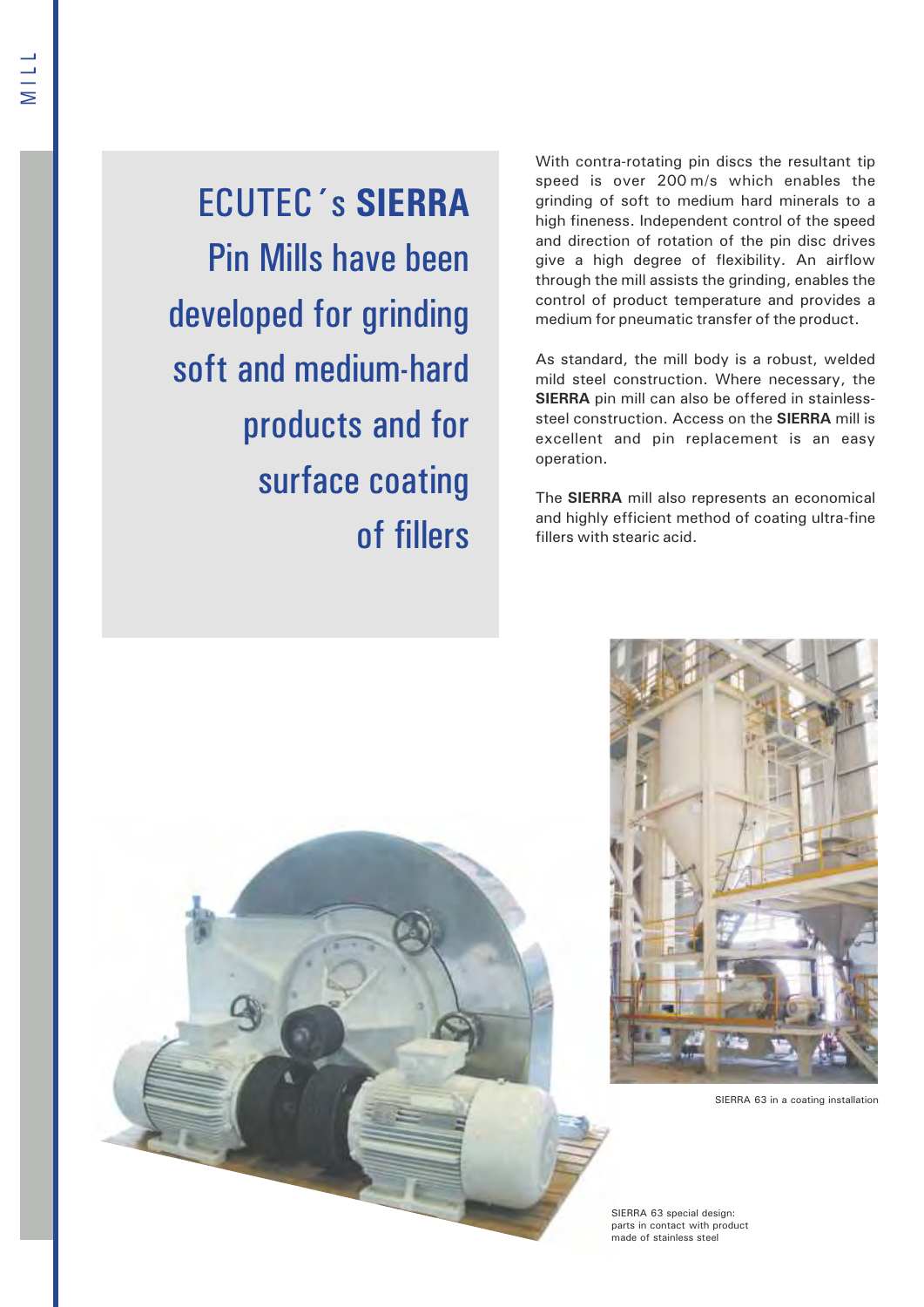## **BENEFITS**

- 1. Fine grinding of soft and medium hard minerals
- 2. Extremely reliable and robust design
- 3. Pin discs counter rotation or same rotation depending on material and application requirements
- 4. Easy and quick maintenance resulting in low maintenance costs
- 5. Suitable for coating applications



SIERRA 63 in a coating installation





SIERRA 40 for  $CaCO<sub>3</sub>$  grinding installation